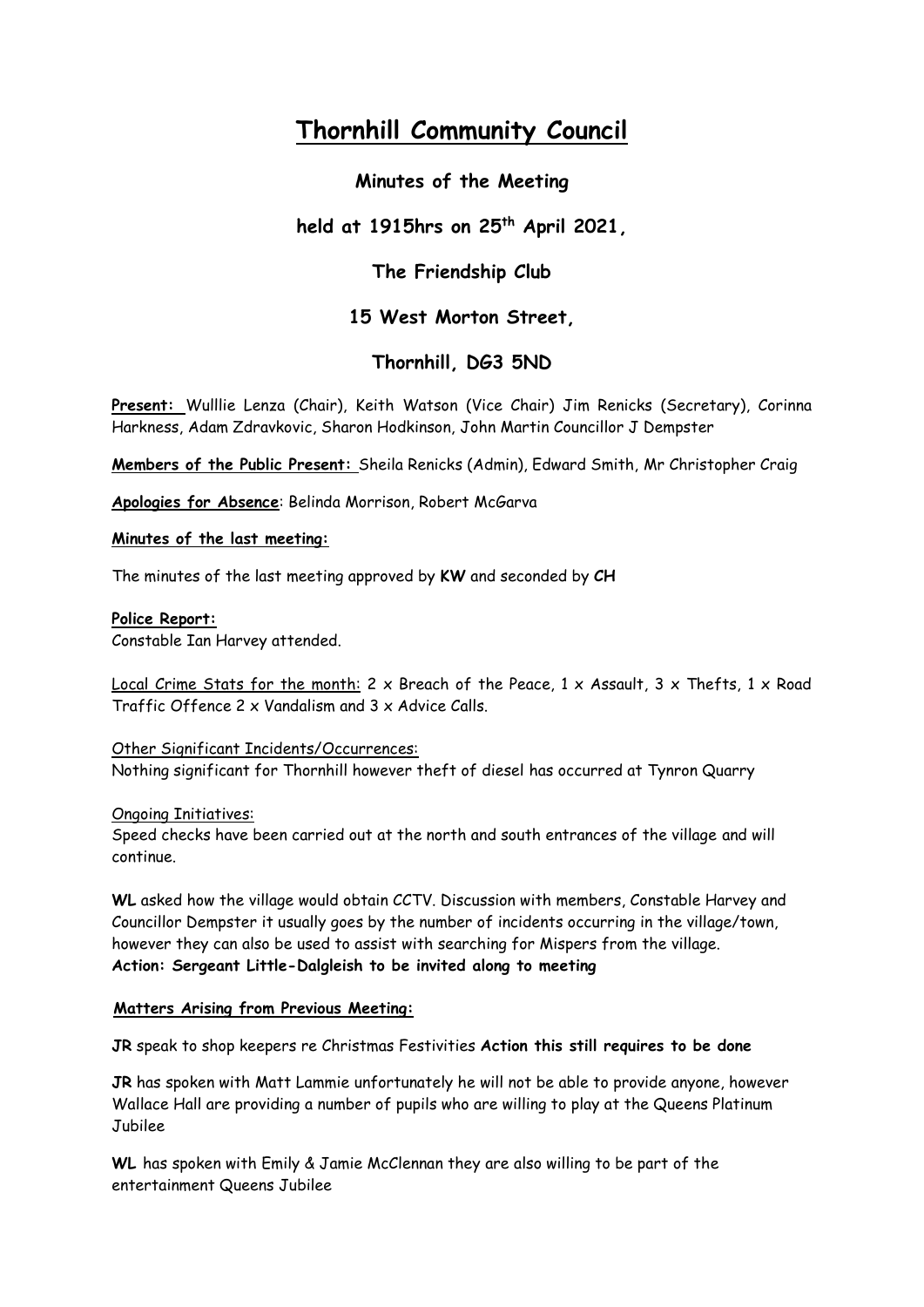### **Treasurers Report:**

The Treasurer (**RM)** provided a review of the Accounts, as they are now:

| Current Account balance    | £5,615.19   |
|----------------------------|-------------|
| <b>Investment Account:</b> | £3,531,45   |
| Legacy Account:            | £185,297.05 |

#### **Wind Farm Report:**

**JR** advised only 1 item to report on that is TwentyShilling which there has been several short meetings for lately. An agreement has now been signed and hopefully monies will be in place by August 2022.

#### **Planning Applications:**

Weekly Planning Applications lists checked as they came into the E-Mail nothing of significance relating to the village.

#### **Correspondence:**

**Mr Craig** (Thornhill Improvement Group) who had been present at the February meeting regarding the planned route into the development at the rear of Hospital Brae. He had emailed the Community Council in April relating to the Approved Minutes for February in his opinion the minutes were incomplete and asked that they be amended. Mr Craig's email was circulated to all elected Community Council Members and also guidance was sought from Dumfries & Galloway Council regarding the request.

**Mr Craig** asked if any of the members had any comments on his amendment **AZ** asked due to not being at the February meeting it may be useful to know why **Mr Craig** would like the minutes amended. **Mr Craig** advised that he thought the minutes were misleading and part of the meeting had been held in secret.

**JR** advised that no part of the February meeting was held in secret. Mr Craig had been asked if he would mind leaving the meeting to allow Community Councillors to discuss the proposal, which he did do.

**JR** also stated that he had been in contact with staff at Dumfries & Galloway Council regarding the matter and had been advised that you can discuss matters outwith the public as long as any decisions made regarding proposals/requests which have been discussed are made with open meeting which Community Council meetings are.

This discussion continued for several minutes basically going round in circles that **Mr Craig** believed that part of the February meeting was held in secret and **JR** advising that he had sought advice from Dumfries and Galloway Council on this matter.

**Mr Craig** questioned what the discussion the Community Councillors had that he was not party to was in relation to as he interprets from the minutes that it was between trees & houses. The Improvement Group are not objecting to the development of the houses just the proposed route. **JR** advised that the discussion was not between trees & houses but on his proposal to have the access road changed. **Mr Craig** thereafter questioned **JR's** writing of the minutes, he was informed by **Sheila Renicks** that the minutes prepared by her.

**Mr Craig** questioned that fact that the Agenda for the April meeting had not been displayed. He was advised by **Sheila Renicks**(admin) that the previous week she had more important family health matters than displaying the Agenda for a Community Council meeting.